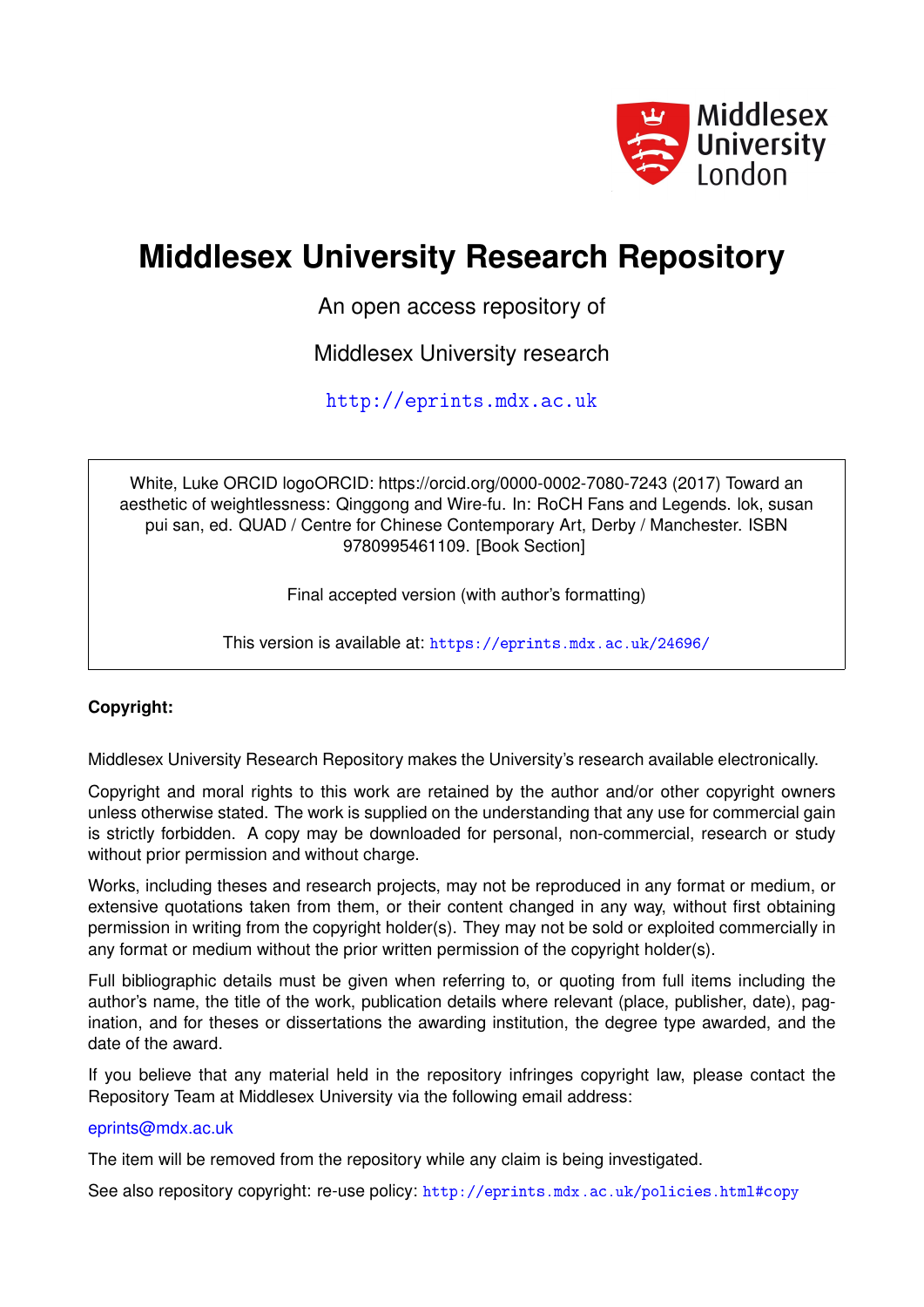# **Luke White**

## **Toward an Aesthetic of Weightlessness: Qinggong and Wire-fu**

**As accepted for** *RoCH Fans and Legends***. Edited by susan pui san lok. Derby and Manchester: QUAD and the Centre for Chinese Contemporary Art, 2017. ePub e-book.**

**Published in conjunction with the exhibition "RoCH Fans and Legends," shown at QUAD, Derby (19 September – 15 November 2015) and the Centre for Chinese Contemporary Art, Manchester (3 June – 3 July 2016).**

The full book is available at: https://spsl-projects.net/roch-fans/rochfansandlegendsfreeebook/

When citing, please use the article as published in *RoCH Fans and Legends*.

File prepared for Middlesex University Research Repository, 2018.

© Luke White 2016. Author's contact: l.white@mdx.ac.uk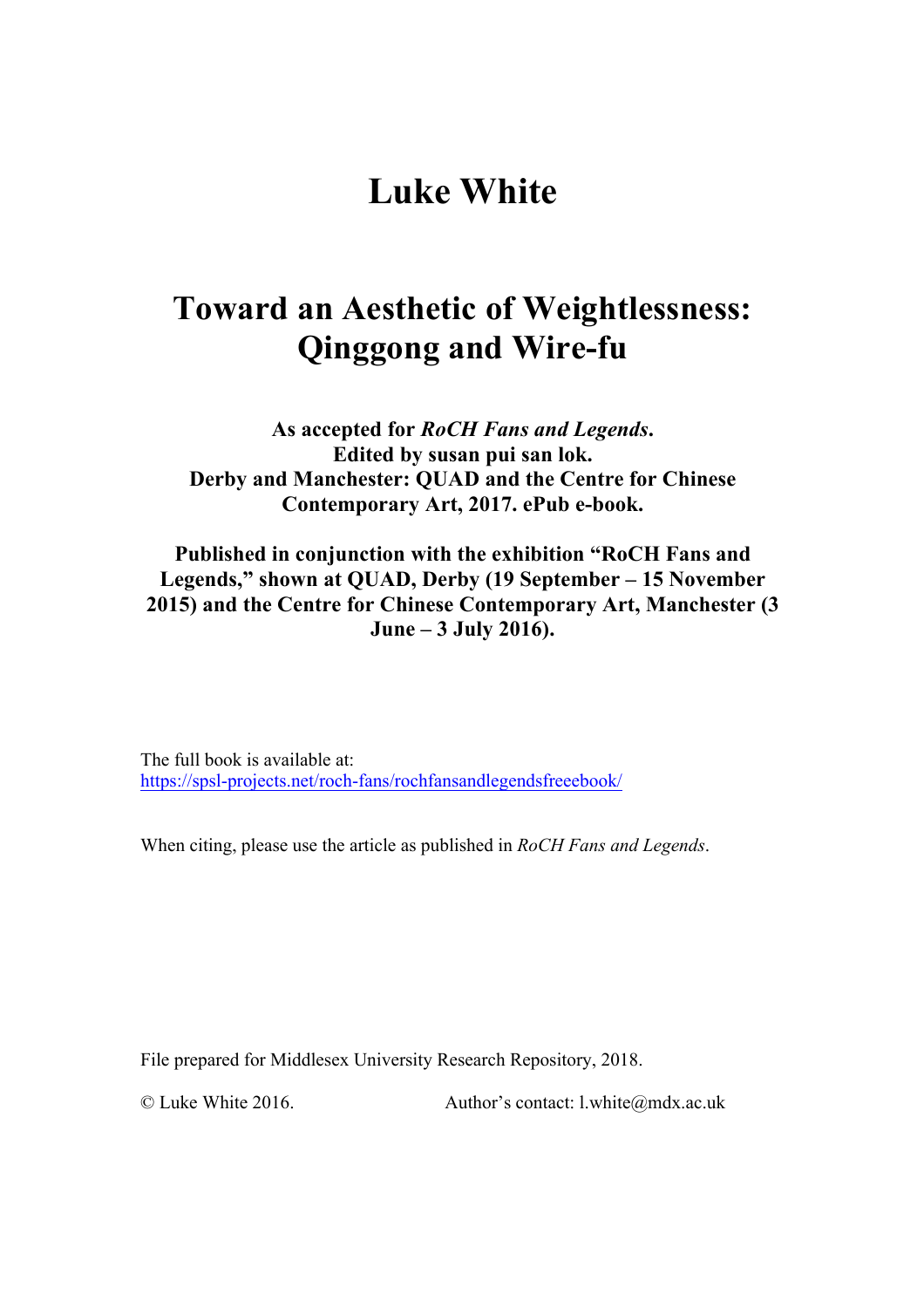Hong Kong's film and television martial arts genres posit themselves around our exhilarated identification with bodies in movement, and, more specifically, fantasies of the transcendence of the limitations of the body's materiality. Film critic David Bordwell has described their effect. He writes: 'As you walk out of the best Hong Kong action movies you are charged up, you feel like you can do anything', and goes on to conclude that such films can 'infect even film professors, heavy with middle age and polemics [...] with the delusion that they can vault, grave and unflappable, over the cars parked outside the theater'.<sup>1</sup> However, different action genres seem to entwine our bodies in such fantasies differently.

It is often the 'kung fu' genre<sup>2</sup> as it developed in its classic form during the 1970s that is most beloved by Western fans (and especially – to gender things – 'fanboys'). Such fans fetishise the 'authenticity' of 'grounded' action, where cinematic effects are held

<sup>&</sup>lt;sup>11</sup> David Bordwell, 'Aesthetics in Action: Kungfu, Gunplay, and Cinematic Expressivity', in At Full Speed: Hong Kong Cinema in a Borderless World, edited by Esther M. Yau (Minneapolis: University of Minnesota Press, 2001), 73, 93.  $2$  The term 'kung fu' offers problems for the writer or typographer (and the reader). Thoroughly naturalized into the English language, it's hardly a foreign word requiring italics, yet its meaning often remains unclear and subject to the effects of (mis-)translation  $-$  a fact speaking of the kind of effects of global exchange which animate this article more broadly. Italics seem further inadequate to mark the simultaneous naturalization of the term and its residual foregnness – and so miss its consequent ambiguity – as they might suggest a simple word with a fixed meaning in another language. With the term 'kung fu', however, after its journey from East to West, are we speaking of martial arts (perhaps Chinese martial arts in particular), or of 'skill' more generally (as the word in its original sense more properly designates)? Or is this a word that refers us to the cinematic genre that brought the term into English usage? And if so, will the reader understand this as referring in general to films with martial arts in (or perhaps in particular *Chinese* films with martial arts in), or to a much more *specific* and historically located sub-genre of martial arts cinema? In this case it is the last that I intend, but scare quotes often seem to be necessary surrounding the word, marking and drawing attention to its semantic instability and complex provenance.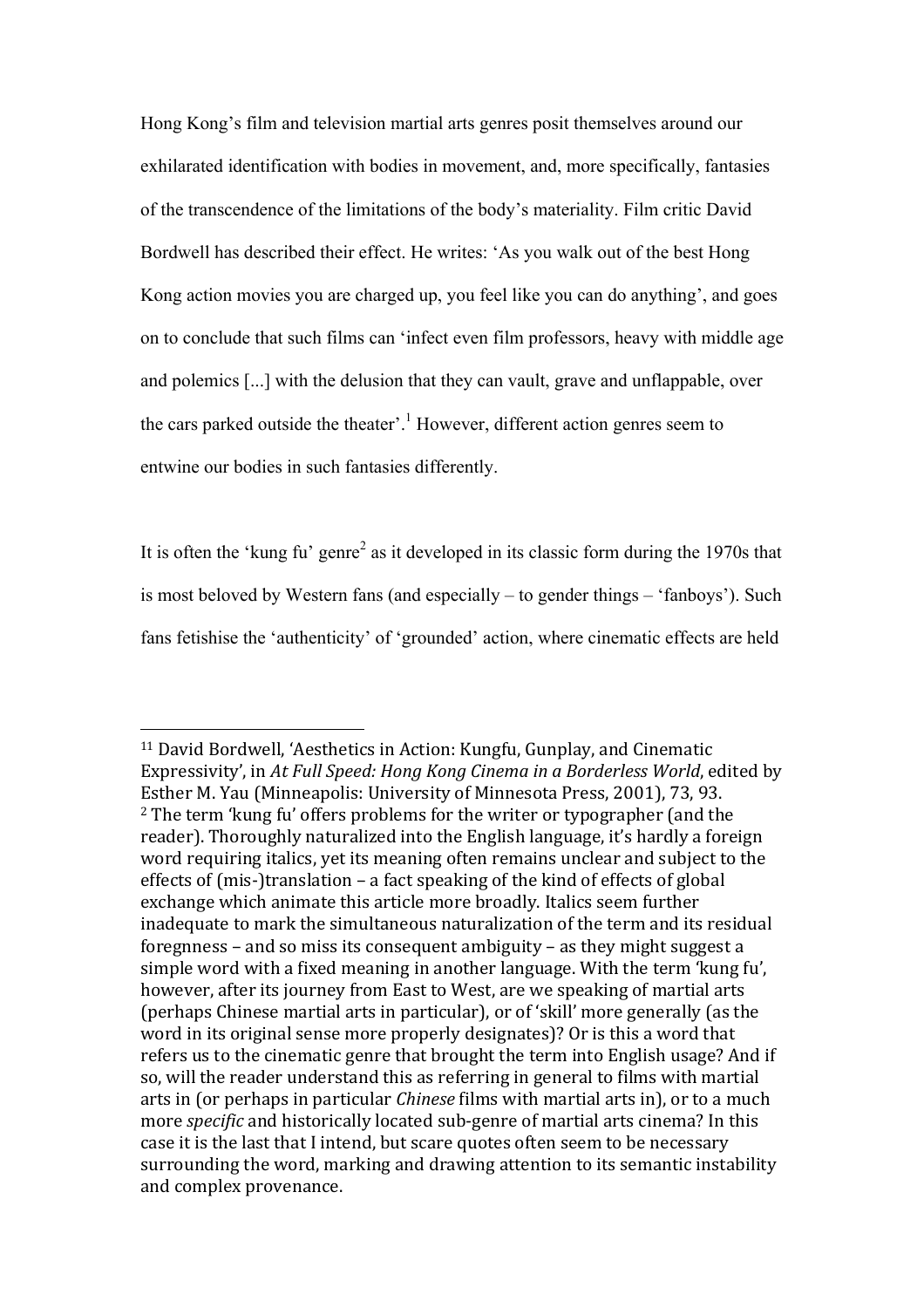subordinate to the portraval of the physical skills of performers.<sup>3</sup> Long takes and fullbody shots are privileged over constructive editing, wires, trampolines or CGI. The muscular and usually emphatically masculine body that emerges is able to escape gravity's hold on the flesh only through a power and skill produced through the disciplined physical training of both the character portrayed and also the star performing the role.

However, the swordplay (or *wuxia*) genre offers a different aesthetic of corporeal transcendence. With roots in Shanghai's silent cinema of the 1920s, this aesthetic is much older than that of the 'kung fu' variant discussed above. <sup>4</sup> However, it is also the aesthetic that since the 1980s has come to dominate Asian box offices and television schedules, and that then rose to global prominence with blockbusters such as *Crouching Tiger Hidden Dragon* (Ang Lee, 1999) and *Hero* (Zhang Yimou, 2002). Contrasted to the kung fu film, swordplays typically present us a fantasy of the body's weightlessness, exemplified in the depiction of the martial arts technique of *qinggong* ('lightness skill'), using wires to allow actors and actresses to fly, spin and float seemingly effortlessly across the screen. Swordsmen – and swordswomen – can run across the surface of a lake creating no more than a few ripples; they traverse the city at rooftop rather than street level; they balance on a stalk of grass or the farthest and most insubstantial branch of a tree; rather than standing on the ground to fight, they take to the air and dive down at one another from the heights of a bamboo forest. If the kung fu body seems to work its alchemy of corporeal transcendence only through a plunge into the flesh, and through the triumph of muscles over their own materiality,

<sup>&</sup>lt;sup>3</sup> See for example Leon Hunt, *Kung Fu Cult Masters: From Bruce Lee to Crouching* Tiger (New York: Columbia University Press, 2003).

<sup>&</sup>lt;sup>4</sup> Stephen Teo, *Chinese Martial Arts Cinema: The Wuxia Tradition* (Edinburgh: Edinburgh University Press, 2009).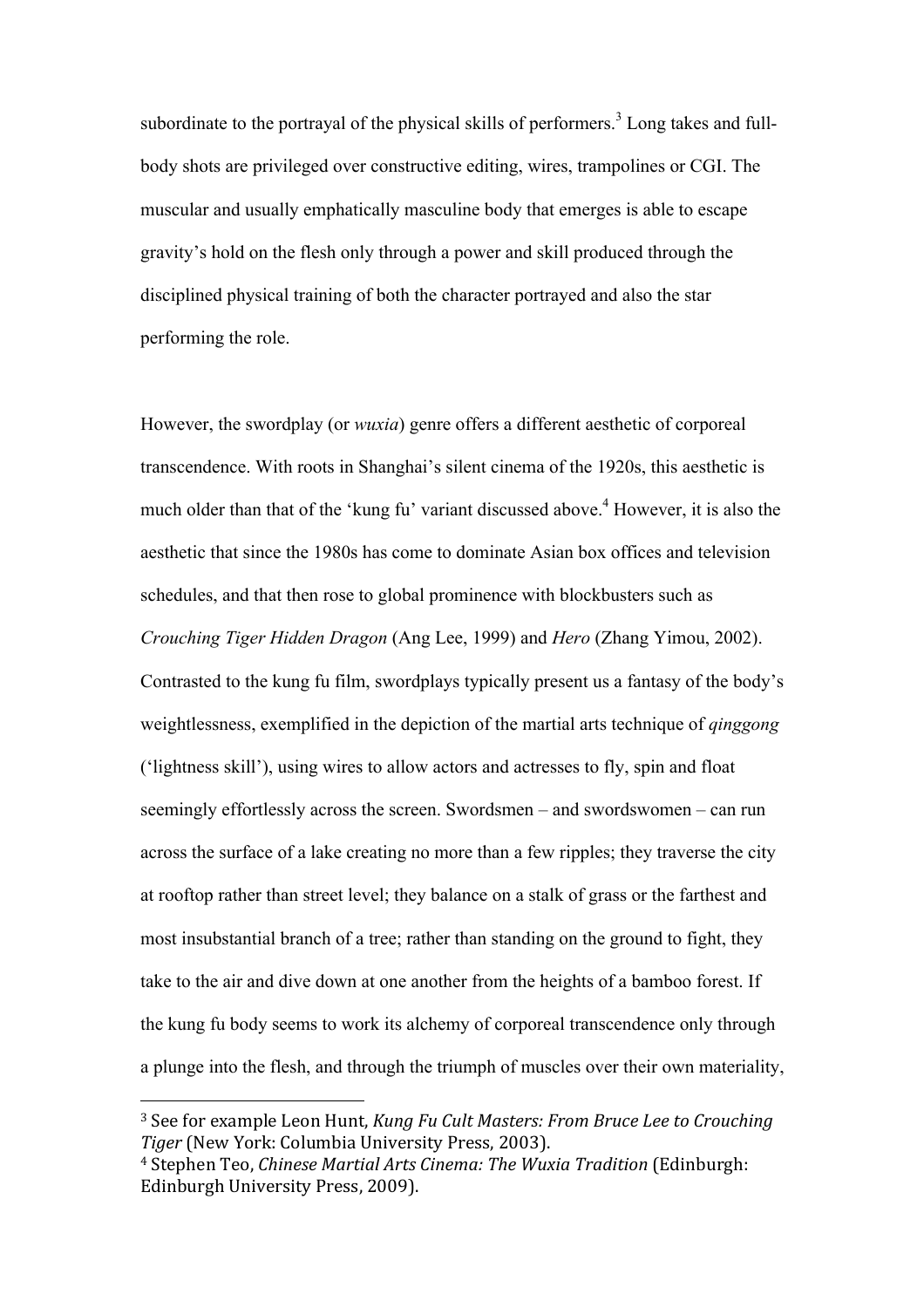the *wuxia* body seems to have been unchained from the effects of gravity altogether, becoming as insubstantial as a shadow or an image.<sup>5</sup>

The question that intrigues me is how to understand these differences in terms of the responses of creators and audiences alike to their lived historical realities. Elsewhere, I have read the body in kung fu cinema, appearing as it did in the wake of the anticolonial unrest of the late 1960s, as exhibiting aspects of the fantasies that Frantz Fanon diagnosed as haunting the colonized subject. This subject 'dreams of muscular prowess […] action and aggression' and their 'muscles are always tensed […] ready at a moment's notice to exchange the role of quarry for that of the hunter'. <sup>6</sup> If the sense of powerlessness and constraint that motivate these compensatory dreams are not unique to the colonial subject but a more general feature of modern experience, then this might explain something of the enduring appeal of kung fu cinema.

Such an experience of powerlessness is not entirely irrelevant to the fantasies of lightness rather than muscularity that typify the swordplay. Fanon also discusses dreams where he spans rivers in a single stride or outpaces a 'flood of motor cars'.<sup>7</sup> Within the colonial situation, the common dream motif of flight takes on for Fanon a specific resonance as an image of emancipation and escape – and this may highlight a

<sup>&</sup>lt;sup>5</sup> Indeed, often the *wuxia* body, dressed, in contrast to the bare chests of kung fu, in billowing robes, seems reduced to the choreography of an almost empty costume, which it is the skill of the performer and the technicians in the wirework rig to animate.

<sup>&</sup>lt;sup>6</sup> Frantz Fanon, *The Wretched of the Earth* (London: Penguin, 2001), 40-41. See my essay 'A "Narrow World, Strewn with Prohibitions": Chang Cheh's The *Assassin* and the 1967 Hong Kong Riots', *Asian Cinema* 26, no. 1 (2015): 79-98. Accessed December 28, 2015, doi 10.1386/ac.26.1.79\_1.

<sup>&</sup>lt;sup>7</sup> Fanon, *Wretched*, 40.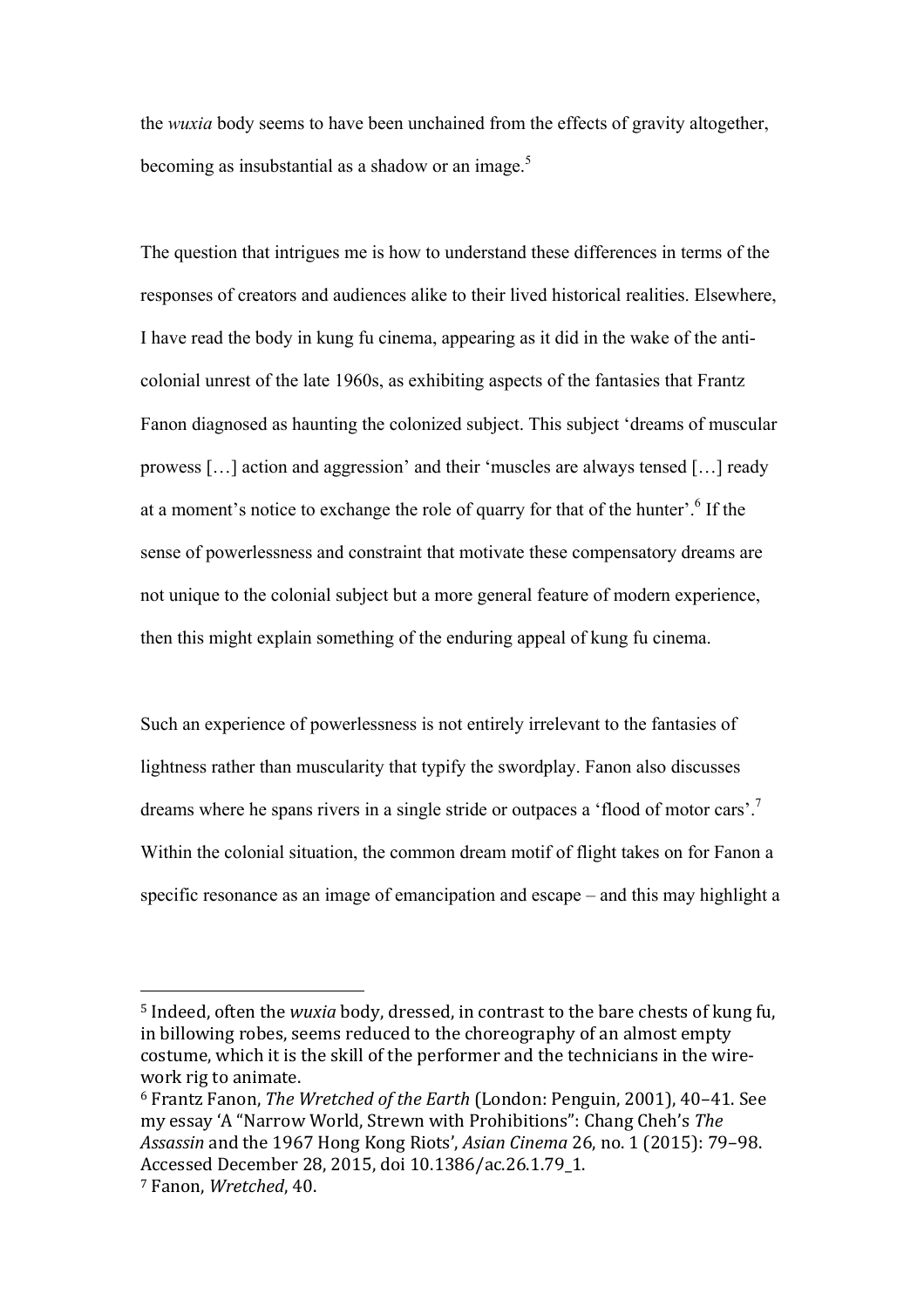wider set of related meanings that it takes on elsewhere.<sup>8</sup> In the oldest surviving Chinese martial arts film, *Red Heroine* (Wen Yimin, 1929) the titular character soars (super[wo]man-like) in the clouds, suspended on a wire, over a landscape in the tumult of civil war. The film is set in an unspecified past, but a viewer can hardly escape the echoes between the world it depicts and that of the Chinese politics of the day, as warlords and rival political factions fought for power, under the shadow of growing designs for colonial domination by surrounding international powers. The Red Heroine's flight is a transcendence not only of the laws of gravity, but also those of history.

What, though, are we to make of the return of the fantasy of weightless freedom in the late 1980s and 1990s, when swordplay and 'wire-fu' came once more to be a dominant form of martial arts fantasy in film and television? At this point, with its growing prosperity, and its prominent place in the global flows of money, goods, people and culture between Asia and the West, Hong Kong was feeling altogether less a colonial place, less what Fanon termed a 'narrow world, strewn with prohibitions'.<sup>9</sup> However, the return to Chinese governance in 1997 was looming, with all the uncertainty this seemed to bode. During the late twentieth century, many Hong Kong and diasporic Chinese, often in one form or another of exile or flight from Communist Party rule, had began to define themselves decreasingly through a simple identification with the lost motherland – or at the very least certainly with its political

 $8$  For more on the symbolism of flight in dreams – and their relation to themes of escape and freedom – see Wendy Gould, 'Dreams about Flying: Dream Meanings Explained' (an interview with Jeffrey Sumber), *Huffington Post*, July 13, 2011. Accessed December 28, 2015,

http://www.huffingtonpost.com/2011/07/13/dreams-aboutflying n 891625.html.

<sup>&</sup>lt;sup>9</sup> Fanon, *Wretched*, 29.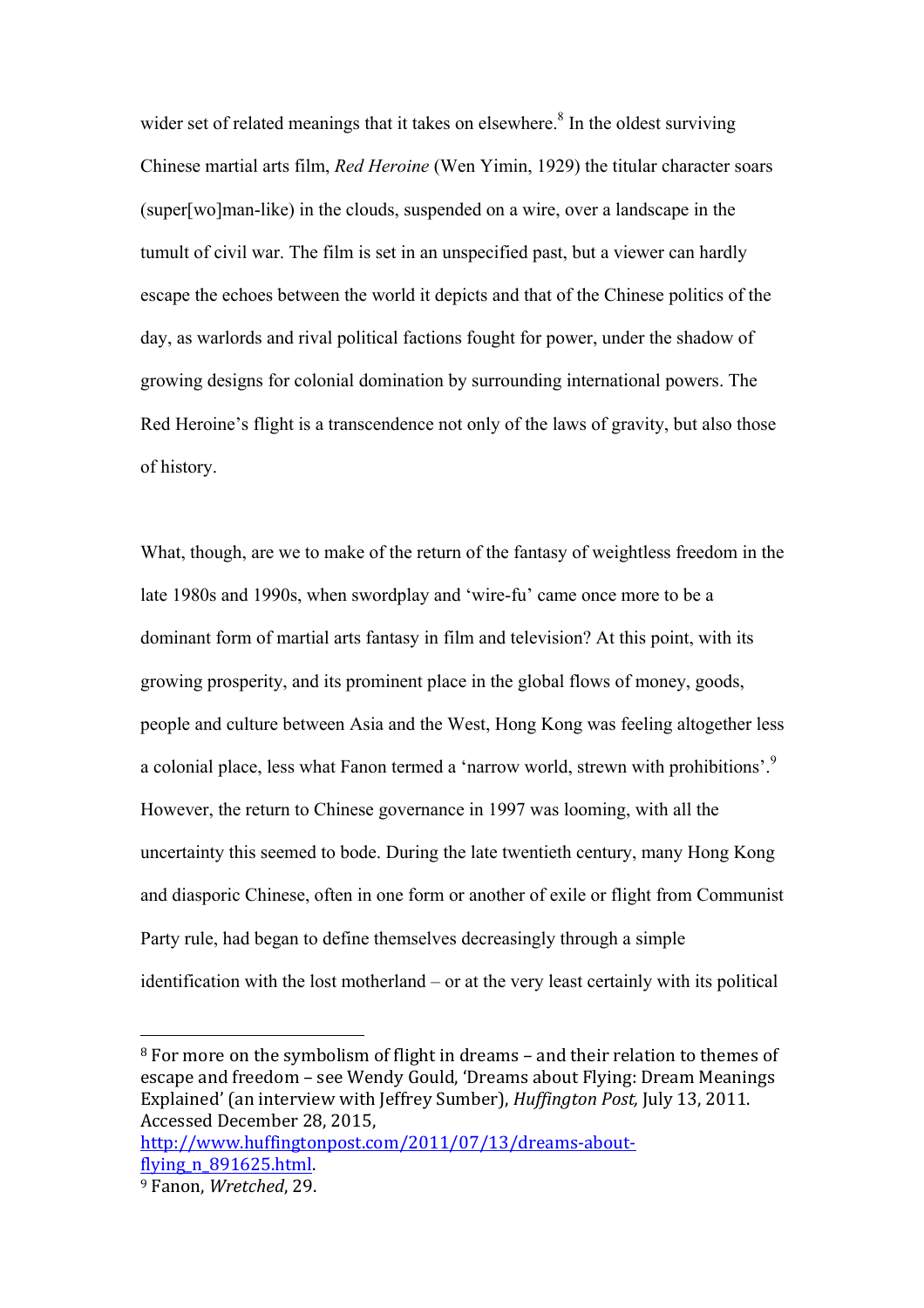instantiation as an actual or desired nation-state. Hong Kong identity, perhaps especially in the run up to 1997, was increasingly articulated as separate from – and even opposed to – that of the mainland.<sup>10</sup> For Hong Kong and other diasporic Chinese, identity was increasingly ambivalent, complex and 'hybrid', not only about attachment to origins, but also to the global networks in which they increasingly saw their modernity – and their future hopes – expressed.<sup>11</sup>

In this regard, there is something curiously paradoxical about the thematisation of identity in swordplay cinema and television. If 'flight' or escape from the gravity of history is at stake, this is nonetheless a flight into the (historical, Chinese) past. In this regard, the weightlessness of the *xia* (the swordsman or swordswoman who is protagonist of the *wuxia* story) is legible as a desire for escape from modernity, with all its contradictions – though such contradictions and conflicts often seem to reinscribe themselves at the heart of the *wuxia* story, projected into the mythical past. This is the case not least, perhaps, in the work of Jin Yong, probably the most influential novelist of the post-war *wuxia* genre, providing the source material for

 $10$  Similarly. Taiwanese culture increasingly defined itself in relation to developing strains of Taiwanese nationalism, rather than claims to be the 'true' and legitimate rulers of a united China.

 $11$  Sheldon Lu, quoting Aihwa Ong, writes: 'The idea of a single national identity and loyalty to a nation-state is losing credibility among the people of Hong Kong and China for practical and political reasons. As a *homo economicus* in the age of transnational capitalism, mobile investment, flexible accumulation, and global postmodernity, the Chinese in diaspora renegotiates a flexible set of spatial, geographic, economic and cultural considerations in the identity formation process. As Aihwa Ong points out, "Such flexibility of options, whether financial. spatial, social, or legal, constantly destabilizes and even attenuates what it means to be Chinese. The shifting narratives rework global displacements and liminality into a self-inscribed alterity to the Western insistence on a single national identity"'. Sheldon Lu, 'Filming Diaspora and Identity: Hong Kong and 1997', in The Cinema of Hong Kong: History, Arts, Identity, edited by Poshek Fu and David Desser (Cambridge: Cambridge University Press, 2000), 285.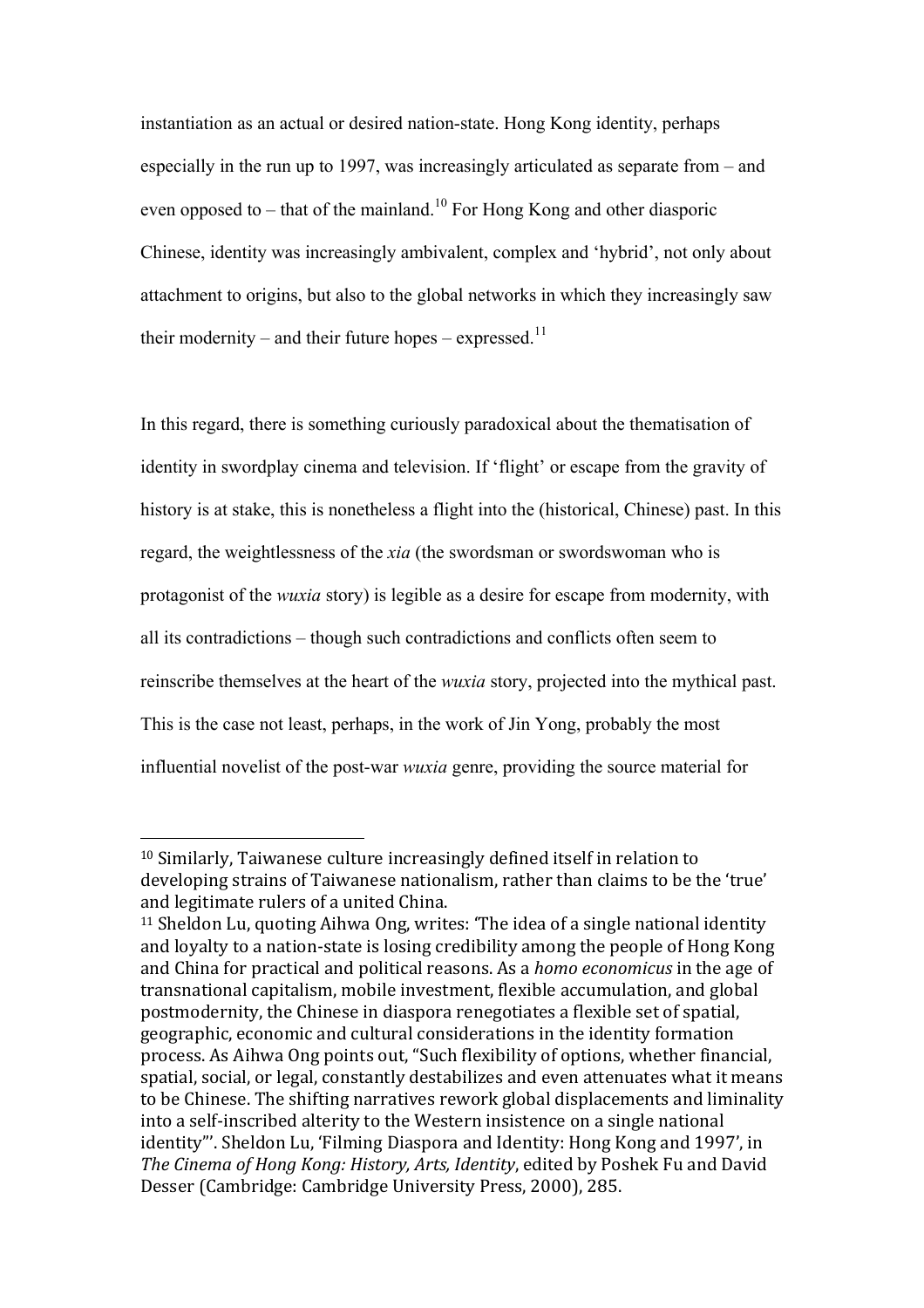countless films and television serials. <sup>12</sup> The *xia* in Jin Yong's novels, is most often a wandering, rootless character, whose origins and identity are (initially at least) unclear to him- or her-self. In a longer cultural context, the term *xia*, in fact, is often taken as synonymous with *youxia*, which means, literally, 'wandering swordsman'.<sup>13</sup> The *youxia* traverses the 'rivers and lakes' (*jianghu*), a realm of martial artists that runs parallel to and provides and alternative geography for the mundane world in which ordinary people's lives are tied down. The weightlessness of the *youxia* in motion, their mastery of *qinggong*, may seem an extension of this rootless, untethered existence, and of their detachment from those ties of official, statist politics and kinship that hold ordinary people within their orbit.<sup>14</sup>

Such a character may be emblematic of the experience of the diasporic, post-

 $\overline{a}$ 

nationalist identity of much of the *wuxia* audience, not only in Hong Kong but in the

<sup>&</sup>lt;sup>12</sup> For the influence of Jin Yong on the *wuxia* genre, and the way that the conflicts of modern Chinese history and the contradictions of modern (Hong Kong) Chinese identity are registered in his work, see John Hamm, *Paper Swordsmen: Jin Yong and the Modern Chinese Martial Arts Novel* (Honolulu: University of Hawai'i Press, 2006); Petrus Liu, *Stateless Subiects: Chinese Martial Arts Literature and Postcolonial History* (Honolulu: University of Hawai'i Press, 2011). <sup>13</sup> In his classic study of the figures of the *xia* and the *youxia* in Chinese culture, James Liu has translated *xig* as 'knight' and *youxig* as '(Chinese) Knight Errant', and discusses the interlinked history of the terms. As Liu notes, the translations are problematic in their transposition of a Chinese tradition onto a European one, with all the cultural specificity that this loses, not least with regards to the particular implications of aristocratic class that a knight entails (and which is largely lacking from the figure of the *xia*), and with regards to the rather different chivalric codes by which the European knight and the Chinese xia live. For this reason, I've preferred 'swordsman' here, though it's also a rather poor translation. See James Liu, *The Chinese Knight-Errant* (Chicago: University of Chicago Press, 1967).

<sup>&</sup>lt;sup>14</sup> The *xia* as such a 'stateless subject' is, of course, implied within the title of Petrus Liu's book of that name, (cited above) which is centrally posited around the idea of the Chinese martial arts novel as offering a mode of social organization independent of the state, and as offering a critique of nationalistmodernist positions that became dominant in early twentieth-century thought in the wake of the 'May 4<sup>th'</sup> literary movement.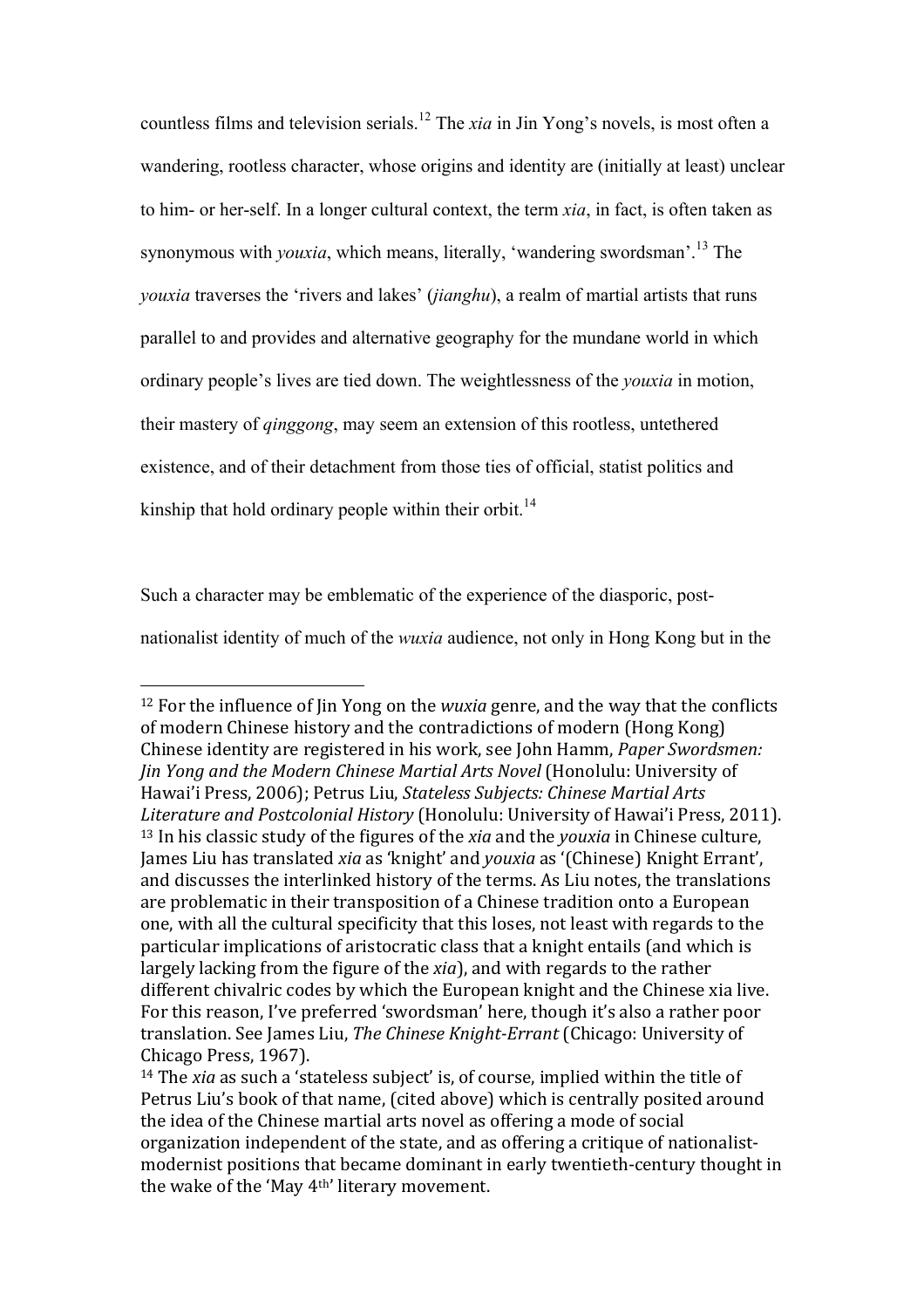transcontinental circuits of the Chinese diaspora, on and through which *wuxia* stories have circulated. *Qinggong* might thus be an apt image of weightlessness or drifting in diasporic identity with regards to origins –the *xia* as thistledown on the winds of history. It is also this same dematerialization of image and identity within the regime of globalisation, perhaps, that has drawn in an increasingly international fanbase, making the figure of the *xia* – and their location in a mythical past – appropriable to the fantasies of Western as well as Asian viewers. Just as the *xia* wanders the land, without regard to borders, so now do images of the *xia*.

#### **Works Cited**

Bordwell, David. 'Aesthetics in Action: Kungfu, Gunplay, and Cinematic Expressivity'. In *At Full Speed: Hong Kong Cinema in a Borderless World*, edited by Esther M. Yau, 73–94. Minneapolis: University of Minnesota Press, 2001.

Fanon, Frantz. *The Wretched of the Earth.* London: Penguin, 2001.

- Gould, Wendy. 'Dreams about Flying: Dream Meanings Explained.' (An interview with Jeffrey Sumber.) *Huffington Post,* July 13, 2011. Accessed December 28, 2015. http://www.huffingtonpost.com/2011/07/13/dreams-aboutflying\_n\_891625.html.
- Hamm, John. *Paper Swordsmen: Jin Yong and the Modern Chinese Martial Arts Novel.* Honolulu: University of Hawai'i Press, 2006.
- Hunt, Leon. *Kung Fu Cult Masters: From Bruce Lee to Crouching Tiger.* New York: Columbia University Press, 2003.
- Liu, James. *The Chinese Knight-Errant.* Chicago: University of Chicago Press, 1967.
- Liu, Petrus. *Stateless Subjects: Chinese Martial Arts Literature and Postcolonial History.* Honolulu: University of Hawai'i Press, 2011.